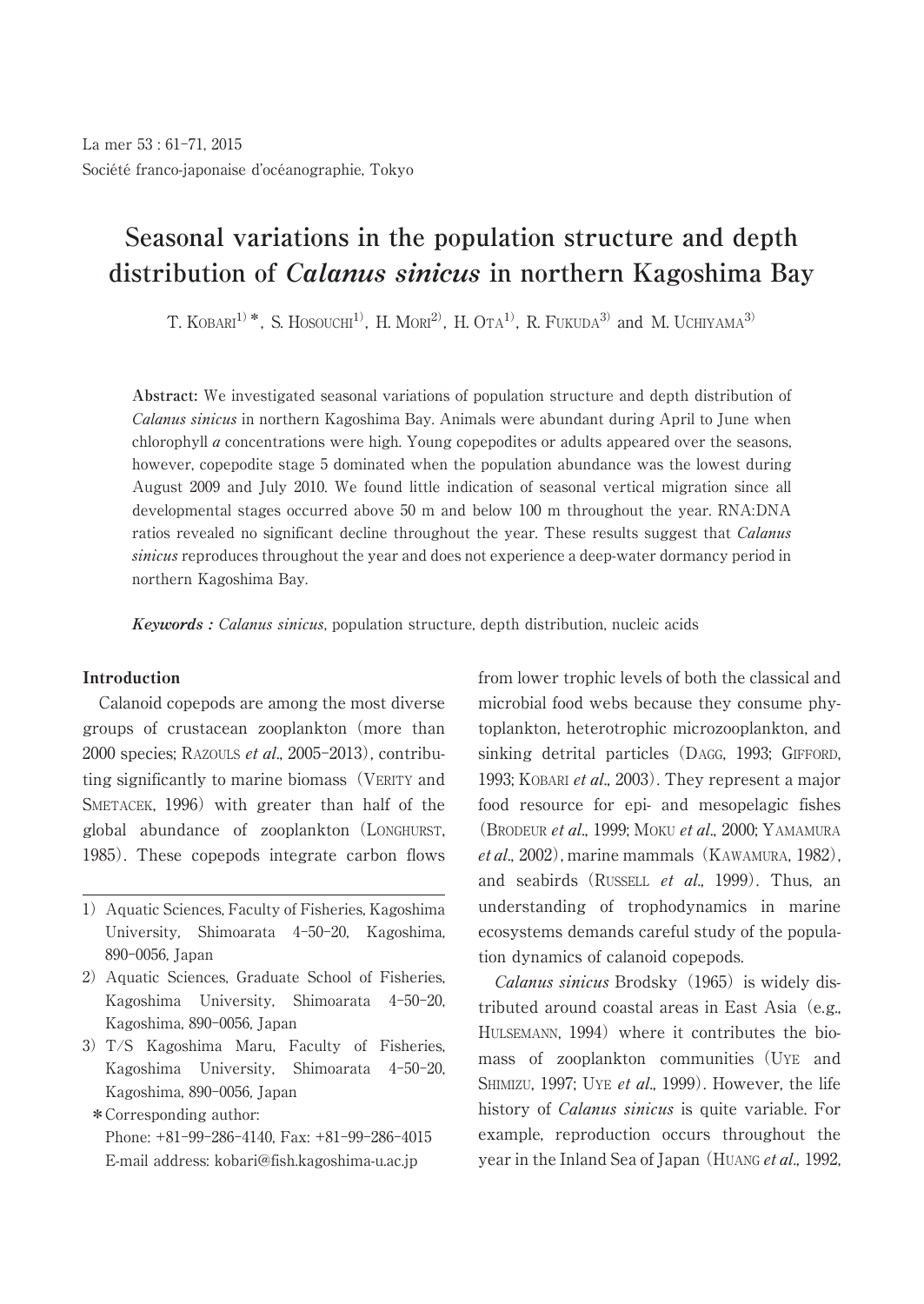1993a, b), whereas stage 5 copepodites  $(C5)$  are found in abundance at depth in Sagami Bay (NONOMURA et al., 2008) and the Yellow Sea (Pu et  $al_n$ , 2004a, b), indicating a dormant life history phase. In the Yellow Sea, they produce dormant stock residing at depth during the food-scarce summer and increase their abundance during the food-rich seasons (Pu et al., 2004a, b; ZHANG et al.  $2007$ ). UYE  $(2000)$  reviewed that this species prospered in the shelf ecosystem with not only suitable ambient temperature and food supply for reproduction and development but also enough depth for diel vertical migration and egg hatching before sink to bottom. However, there is little information on the life cycle prospering in the region with suitable temperature, food availability and depth.

Kagoshima Bay is a large semi-enclosed embayment located at the southernmost part of Kyushu, Japan. This embayment is characterized by deep  $(deeper than 200 m)$  bathymetry. The deep and semi-enclosed nature of the embayment in the northern area promotes deep-water hypoxia during autumn to winter period. Although we know that C. sinicus occurs in the northern area of Kagoshima Bay(NOZAWA and SAISYO, 1980), there is little knowledge of seasonal variations in their population structure and depth distribution. We expect the specific life cycle with continuous reproduction and without dormancy in the northern area of Kagoshima Bay due to 1) the sufficient depth for vertical migration and egg hatching, 2) the limited water exchange in the semienclosed embayment and 3) the suitable temperatures and food supply for growth and egg production (KOBARI et al. 2002, 2009).

The objective of this study was to clarify a year-round reproduction and dormant stock of C. sinicus in the northern area of Kagoshima Bay. Our hypothesis is that the population's life cycle is adapted to the high temperature, high food availability and deep water column, and is characterized by year-round reproduction with no dormant stock. We tested our hypothesis by monitoring seasonal changes in population structure and depth distribution with monthly sampling. In addition, we measured nucleic acids contents of the C5s in order to evaluate the potential for dormancy similar to other subarctic Pacific copepod groups (KOBARI et al., 2013).

#### Materials and Methods

# Oceanographic observations and zooplankton sampling

Oceanographic observations and zooplankton sampling in Kagoshima Bay were carried out on a monthly basis, between April 2009 to December 2010 at S16(31°39.9́N, 130°41.9́E: 140-m deep; Fig. 1). All sampling was carried out during research cruises of the T/S Nansei-Maru. Temperature and salinity profiles down to 135 m were carried out with CTD system (Seabird SBE-9). Water samples for chlorophyll  $a$  and dissolved oxygen measurements were collected from 8 depths (10, 20, 30, 50, 75, 100, 125 and 135 m) with a CTD-CMS system and from the sea surface with a plastic bucket. These samples were filtered through a Whatman GF/F filter $(0.7-\mu m)$ nominal pore size) under vacuum pressure <20kPa. Chlorophyll pigments were immediately extracted from material retained on filter papers by direct immersion into N, N-dimethylformamide (DMF) at  $-5^{\circ}$ C in darkness for more than 24 hours (SUZUKI and ISHIMARU, 1990). Chlorophyll a concentration was measured with a fluorometer (Turner Designs Co., TD-700) by the non-acidified fluorometric method(WELSCHMEYER, 1994). Dissolved oxygen was determined by the Winkler titration method.

## Zooplankton collections and identification

Zooplankton samples for enumeration were col-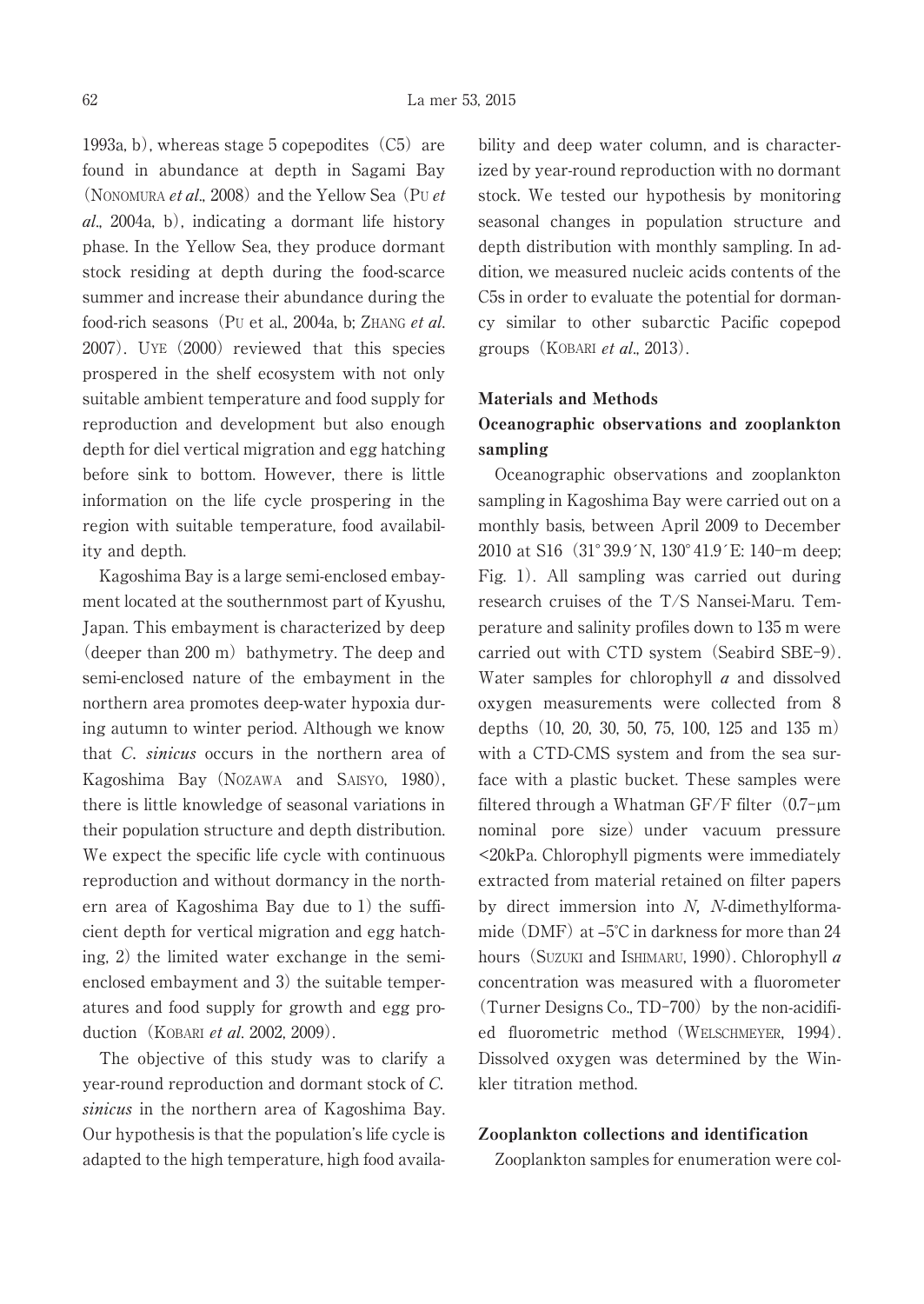

Fig. 1. Location of oceanographic observations and zooplankton sampling in northern area of

lected with a Vertical Multiple Plankton Sampler  $(0.25-m^2$  mouth square, 0.1-mm mesh size; TERAZAKI and TOMATSU,  $1997$ ) hauled at 1 m sec<sup>-1</sup> during the day time $(09:00-11:00)$  for each cruise. The following discrete depth intervals were sampled on the upcast: 0–50, 50–100 and 100–135 m. Subsamples for enumeration were preserved in a 5% borax-buffered formaldehyde seawater solution. Individual C. *sinicus* were identified by stage for copepodites  $(C1-C5)$  and by sex (i.e., male or female) for adults  $(C6)$ . All animals were examined under a stereo dissecting microscope (Nikon SMZ1200). Kagoshima Bay (S16: 31°40.2'N, 130°41.6'E).<br>
h a Vertical Multiple Plankton Sampler<br>
mouth square, 0.1-mm mesh size;<br>
and TOMATSU, 1997) hauled at 1 m sec<sup>-1</sup><br>
e day time (09:00-11:00) for each cruise.<br>
wing discrete dept

Fresh zooplankton samples for biochemical analyses were collected with vertical net hauls  $(0.5 \text{ m } \sec^{-1})$  from near bottom to sea surface using a modified North Pacific Standard net (MOTODA, 1957: diameter 45 cm, mesh size  $(0.335 \text{ mm})$  equipped with a large cod end  $(2L)$ . On deck, individual specimens were quickly iden-

tified to species and developmental stage under a dissecting microscope. C. sinicus C5s picked for biochemical analyses were placed in 2 mL vials, stored at –80℃, and transported back to land for laboratory analyses of nucleic acids contents.

#### Nucleic acids analyses

We measured RNA and DNA with the microplate fluorescent assay (MFA) developed by WAGNER *et al.* (1998). The MFA assay is a modification of the sequential fluorometric method of BENTLE et al.  $(1981)$ , in which DNA and RNA in a single sample are determined sequentially by the addition of DNase and RNase using Ethidium Bromide as fluorescent dye (see CALDARONE et al., 2006 for details). WAGNER *et al.*  $(1998)$  modified the sequential fluorometric method to the MFA with 96-well microtiter plates by adopting a sarcosyl extraction technique and eliminating the DNase step, thus allowing application of the assay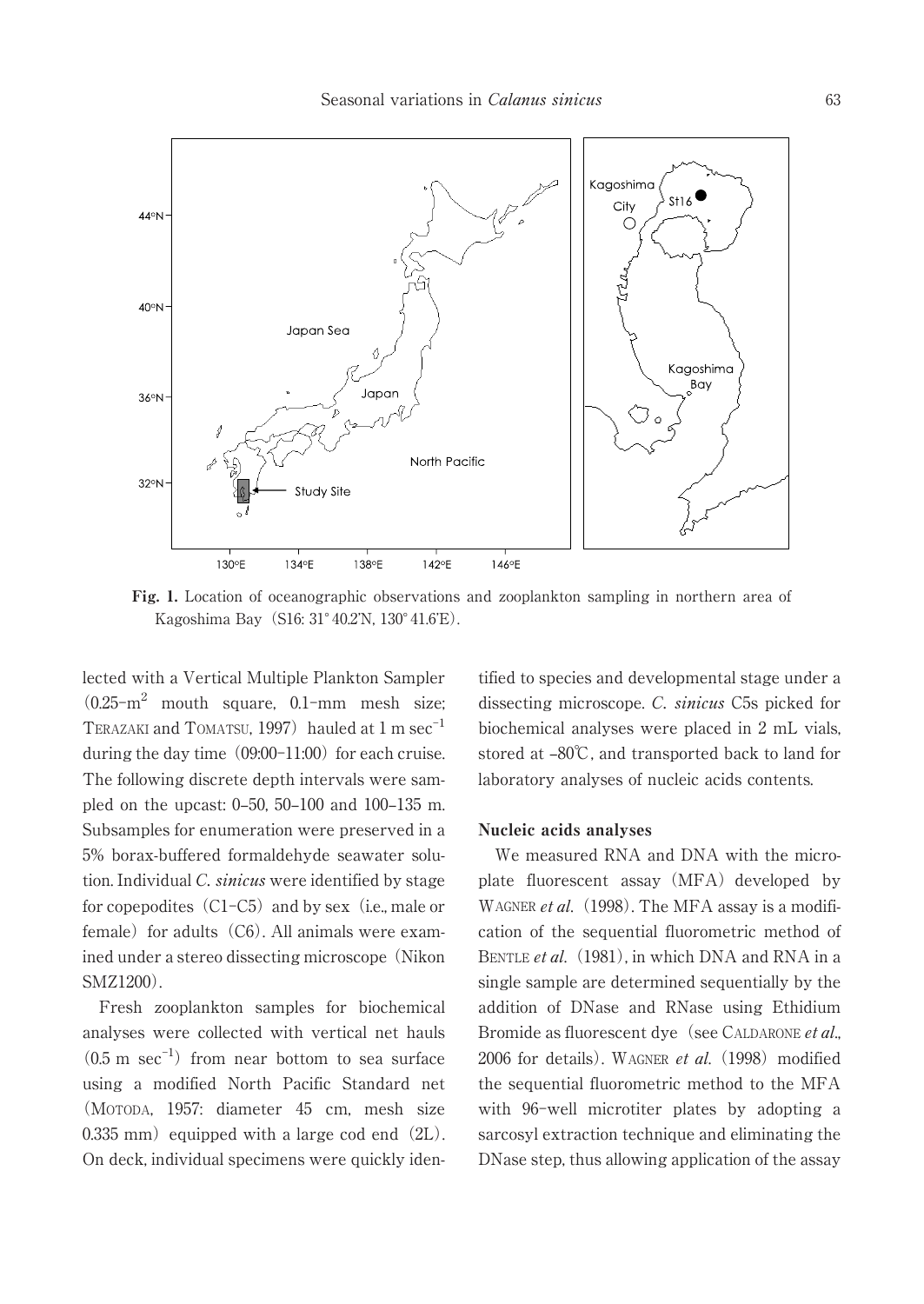to small samples (single copepods) without extended working time.

Each specimen was thawed and then homogenized by vigorous shaking with 5 zirconia beads in 200 µL of a 1% sarcosyl extraction buffer. Samples were shaken for 5 minutes at room temperature on a vortex mixer equipped with a multiplevial head. Following the initial homogenization, samples were then diluted with Tris buffer to reduce the sarcosyl concentration to 0. 1%, and then shaken for an additional 10 minutes. Finally, sampled were centrifuged  $(15000 \text{ g})$  for 10 min at 4℃ to separate insoluble copepod remains.

In each run, 75  $\mu$ L aliquots of sample supernatant and 8 replicates from 0.01 to 0.5  $\mu$ g mL<sup>-1</sup> DNA (calf-thymus, Sigma-Aldrich D4522) and from  $0.02$  to 3  $\mu$ g mL<sup>-1</sup> RNA (bakers-yeast, Sigma-Aldrich R7125) were transferred to  $96$ well microplates (Nunc). Zero concentrations of the standard solutions were also treated as reagent blanks (containing all chemicals but no copepod homogenate). Here, we used RiboGreen  $\text{Invitrogen R11491}$  as a fluorescent dye instead of Ethidium Bromide(used by WAGNER et al. 1998) because of its greater nucleic acid sensitivity and efficacy(GOROKHOWA and KYLE, 2002). We added 100 µL of 0.2% RiboGreen to each well, and the plates were then kept at room temperature for 5 minutes. The fluorescence of RiboGreen was then scanned using a microplate reader (Perkin-Elmer, ARVO MX1420) with 485 nm (excitation) and 535 nm emission) filters (First scan). The RNase solution  $(10 \mu L)$  was then added to each well. The microplate was kept at room temperature for another 20 minutes and RiboGreen fluorescence was scanned (Second scan). The concentrations of RNA  $(\mu g \, mL^{-1})$  were calculated as the differences between first (DNA + RNA) and second (DNA) scans, and the standard curve of RNA versus the fluorescence established from the first scan of the same plate. DNA concentra-

tions  $(\mu g \, mL^{-1})$  were computed from the second scan and the standard curve of DNA versus fluorescence established from the second scan (RNase treated) of the same plate.

#### Results

#### Environmental variables

Sea surface temperature ranged from 16.3 to 29.0 $\degree$  (Fig. 2). The thermocline and halocline were developed above 30 m during May to August 2009 and during May to October 2010. Surface waters during the summer of 2010 were much less saline than for the same period in 2009. Over the course of the study period, seasonal variations in temperature  $(16.1 \text{ to } 18.3\degree\text{C})$  below



Fig. 2. Seasonal changes in vertical profiles of temperature(WT: ℃), salinity(SAL: PSU), dissolved oxygen  $(DO; mL L^{-1})$  and phytoplankton biomass (CHL: mg chlorophyll  $a$  m<sup>-3</sup>) at S16 in Kagoshima Bay.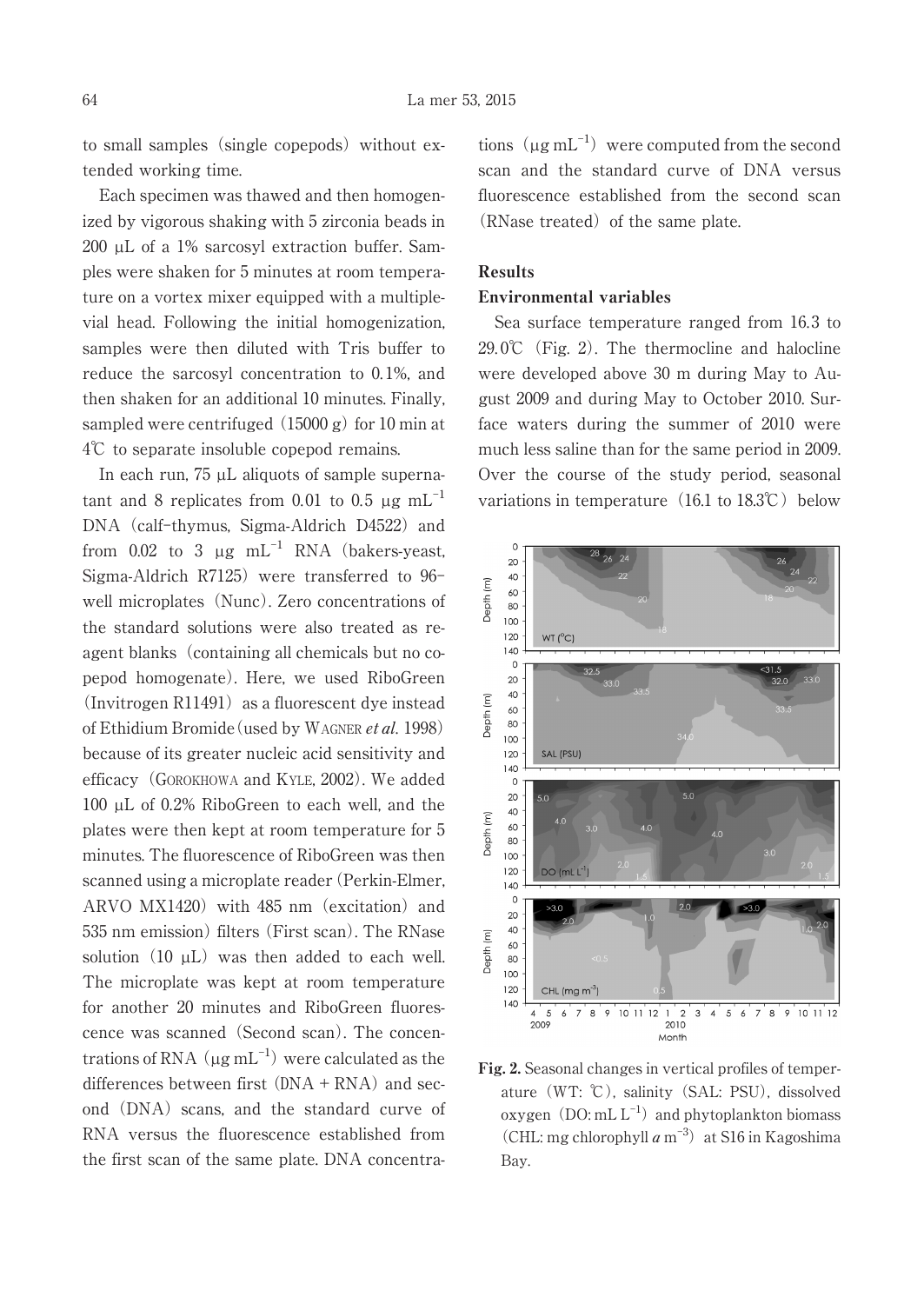

Fig. 3. Seasonal changes in abundance (individuals  $m^{-2}$ ) and stage composition (%) of *Calanus sinicus* in the water column from 135 m to sea surface at S16 in Kagoshima Bay. ND: No data.

100 m were less pronounced than variation of salinity  $(33.9 \text{ to } 34.1 \text{PSU})$  in the same depths. The dissolved oxygen concentrations above 50 m were greater than 3.0 mL  $L^{-1}$  during the entire study period. However, the dissolved oxygen concentration below 100 m gradually declined after July 2009 and 2010 and reached to 1.1 mL L<sup>-1</sup> near the base of the water column in December 2009. Chlorophyll  $a$  concentrations were greater than  $5 \text{ mg m}^{-3}$  above  $30 \text{ m}$  during April to July in both years, but were  $0.5$  to  $1.0 \text{ mg m}^{-3}$ throughout the water column during December 2009 to January 2010.

## Population structure

Peak abundance values for C. sinicus in the water column were measured in June 2009 (216 individuals  $m^{-2}$ ), April 2010 (99 individuals  $m^{-2}$ ) and in November 2010 (70 individuals  $m^{-2}$ ) (Fig. 3), when phytoplankton biomass above

50 m was high. C. sinicus C5s were typically the most abundant stage and were present throughout the study period. The population was composed entirely of C5s in August 2009 and July 2010 when the water column abundance of C. sinicus was the lowest  $(< 10$  individuals m<sup>-2</sup>). Young copepodites from C1 to C4 composed less than 30% of the population throughout the study period, except in April 2010 ( $\sim$ 50% of the total abundance). Adult males and females were sampled during the most months, however, their seasonal pattern was not clear.

#### Depth distribution

We generally measured a high abundance of C. sinicus both above 50 m and below 100 m, excepted for November 2010 when the relative abundance was the greatest in the 50–100 m layer (Fig. 4). Over the course the year, C. sinicus was abundant above 50 m during June to July and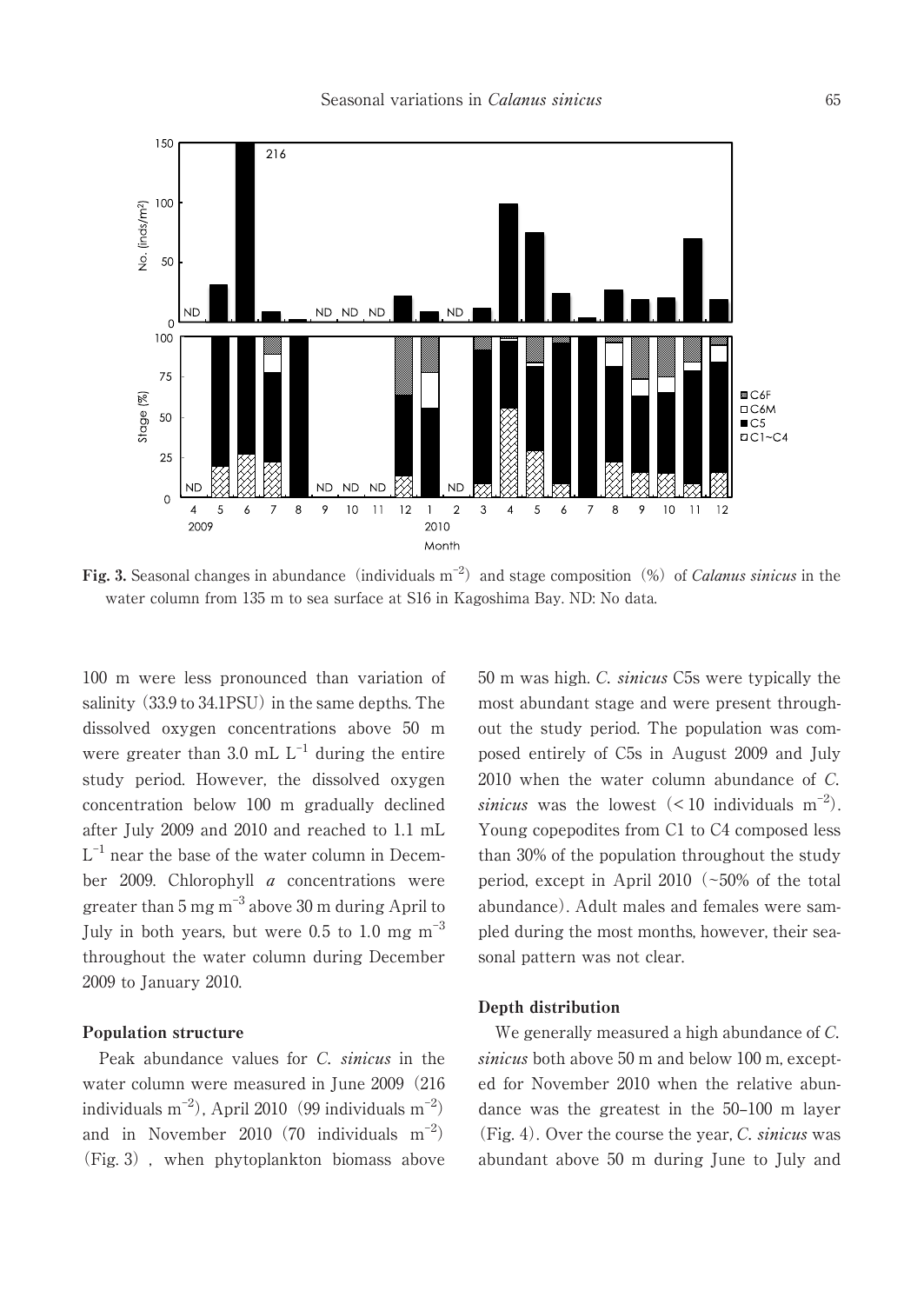

Fig. 4. Seasonal changes in relative depth distributions of *Calanus sinicus* developmental stages at S16 in Kagoshima Bay. C1-C4: Copepodite stage 1 to 4. C5: Copepodite stage 5. C6: Copepodite stage 6(adult male and female). Note that some months are missing due to no sampling.

below 100 m in December but seasonal migration was not apparent for the population. Moreover, we noted no clear seasonal pattern when we considered each developmental stage separately. Young copepodites (C1 to C4) appeared abundantly in the layers above 50 m as well as below 100 m. Adults and C5s were abundant both above 50 m and/or below 100 m, except for November 2010 when they appeared abundantly in the 50–100 m layer.

#### Nucleic acids ratio

Individual DNA and RNA contents both decreased during August to October and then increased from November to December (Fig. 5). The RNA:DNA ratio was relatively stable during the summer with values increasing toward December.

# Discussion

While *C. sinicus* reproduction takes place throughout the year in the Inland Sea of Japan, the population follows a clear seasonal pattern with high abundance during June to August and low during September to March (HUANG et al., 1992, 1993a, b). Studies by Huang et al. (HUANG  $et$  $al$ , 1992, 1993a, b) found no evidence of a dormant stock in the Inland Sea of Japan and concluded that the population was able to produce three generations a year because ambient tem-



Fig. 5. Seasonal changes in individual RNA and DNA content  $(\mu g \text{ individual}^{-1})$  and RNA:DNA ratios of copepodite stage 5 for Calanus sinicus at S16 in Kagoshima Bay. Error bars represent  $\pm$  1SE.

peratures and food availability were suitable. However, UYE  $(2000)$  has pointed out that C. sinicus prospers in shelf waters with enough depth to perform full-scale vertical migration and to avoid embedding at bottom before egg hatch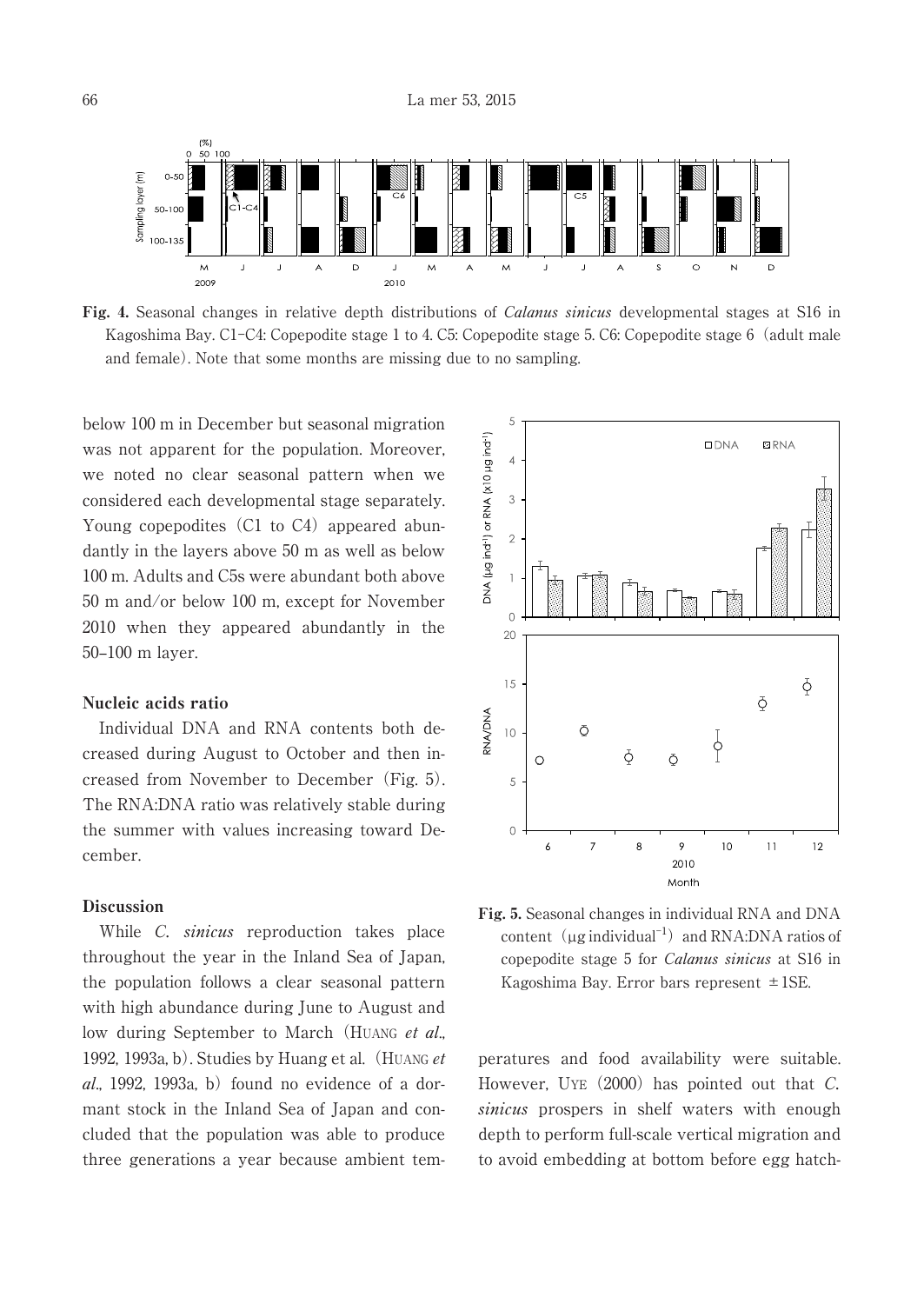ing. On the other hand, a different life history was found for the Sagami Bay (NONOMURA et al., 2008) and Yellow Sea (Pu et al., 2004a, b; ZHANG et al., 2007) populations. While all developmental stages were abundant above 100 m during May in Sagami Bay, C5s were found in the layers below 200 m (NONOMURA *et al.*, 2008). Such a deep appearance of C5 was also evident for the C. sinicus population in Yellow Sea (Pu et al., 2004a, b; ZHANG et al., 2007). While all development stages including nauplii occurred in the water column during August, C5s were concentrated at depth in the central part of Yellow Sea, indicating a dormant stock. These latter studies suggest that the Yellow Sea population of C. sinicus produces dormant stock during the summer when food availability is low and temperatures are high because their reproductive and development timings fit the more favorable seasons (PU et al., 2004a, b; ZHANG et al., 2007). These findings indicate that a variety of the life histories for C. sinicus is characterized by presence or absence of dormancy. Also, they seem to result from the combined effects of food availability, thermal regime, and deep bathymetry.

Population abundance was high during April to June and low during July to August in the northern area of Kagoshima Bay. The seasonal changes in abundance corresponded to those in chlorophyll a concentrations in the surface layer. A similar seasonal pattern was observed for the C. sinicus population in the Kii Channel of the Inland Sea of Japan (HUANG et al., 1993a). Young copepodites and adults were present during most of the study period and year-round reproduction was also evident for the populations in the Inland Sea of Japan and the neighboring waters. In the present study, seasonal migration was not clear for all development stages. While only C5 was found in summer when the population abundance was the lowest, they appeared in both surface and bottom layers. These results suggest that C. sinicus conducts a year-round reproduction and does not produce a dormant stock in the northern area of Kagoshima Bay. However, the timing of greatest abundance was earlier in northern area of Kagoshima Bay (April to June) compared to that of the Inland Sea of Japan (June to August) and the regional variations may be due to differences in seasonal temperature and phytoplankton biomass patterns.

Laboratory studies on the growth and development of the congeneric species, Calanus pacificus (VIDAL, 1980a, b, c, d), demonstrated that growth rate varied with temperature only under foodsaturated conditions. Similar interactive effects of food availability and temperature have not been demonstrated for C. sinicus growth and development rates. However, egg production rates have been demonstrated to increase logistically with phytoplankton biomass (UYE, 2000) while both growth and development rates appear to be temperature-dependent (UYE, 1988). Sea surface temperatures greater than 20℃ were evident during July in the Inland Sea of Japan (HUANG  $et$  $al_n$  1993a) and from May through December in the northern area of Kagoshima Bay. High phytoplankton concentrations were measured during August and September in the Inland Sea of Japan  $($ >5 mg m<sup>-3</sup>: HUANG *et al.*, 1993a) and during May and June in the present study  $(>10 \text{ mg m}^{-3})$ . Thus, it is appears that C. sinicus abundance increases during the spring when thermal and food (i.e., phytoplankton biomass) conditions are optimal for development and growth. This optimal period occurs earlier in the northern area of Kagoshima Bay relative to the Inland Sea of Japan.

In the northern area of Kagoshima Bay, yearto-year variations were found for the environmental conditions such as ambient temperature, salinity and chlorophyll  $\alpha$  from spring to summer.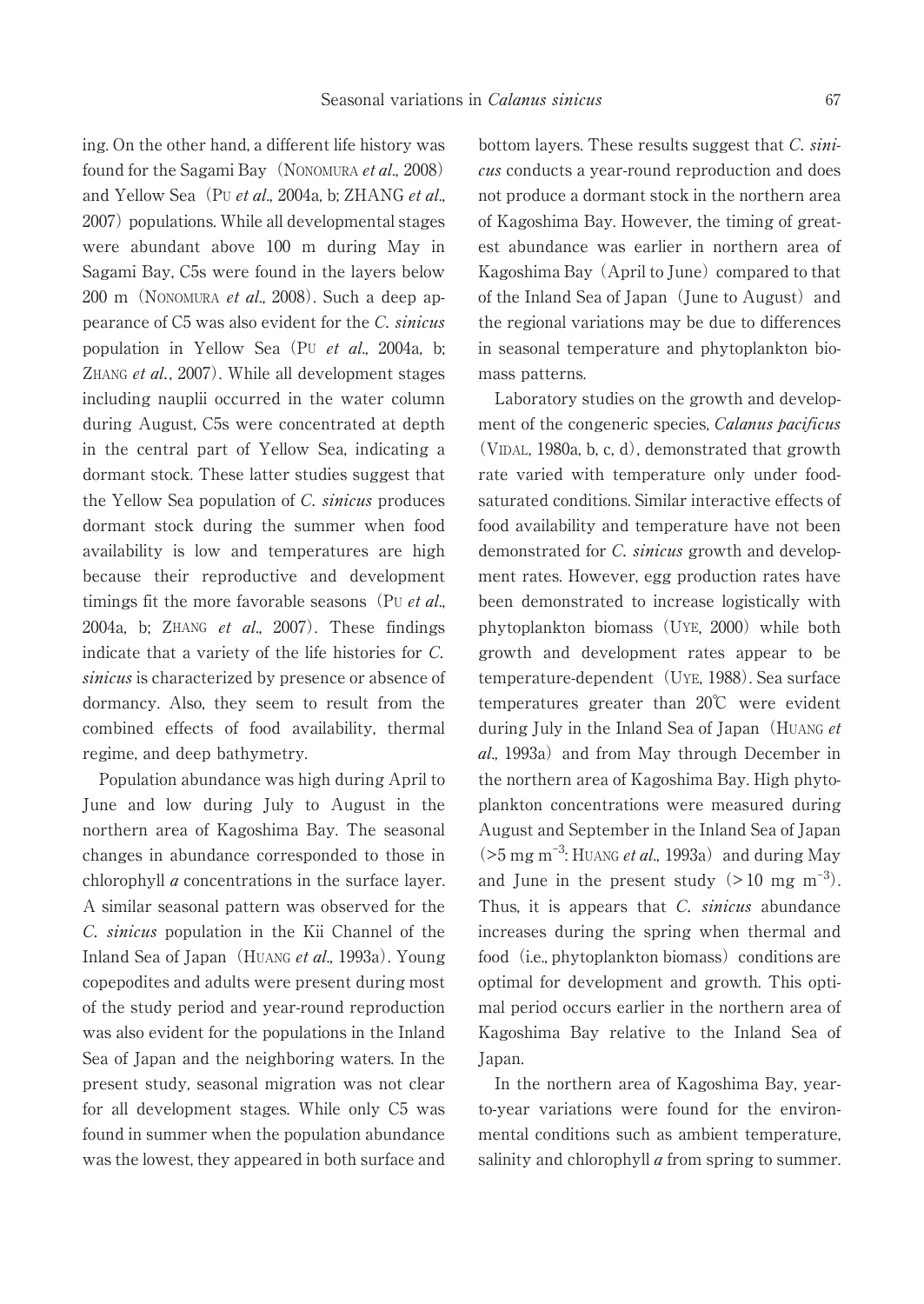As seen in less abundance for C. sinicus under the low food availability in 2010, environmental conditions during spring to summer are likely important for their life history strategy. However, even if they increased their abundance during spring to early summer like in 2009, the population abundance was lowest during summer when the population was composed entirely of C5s. In the Yellow Sea and Sagami Bay, C5s found in deep layers are considered to be dormant (Pu  $et$  $al.$  2004a, b: ZHANG et al., 2007, NONOMURA et al. 2008). In the present study, however, we find no evidence for dormancy in the northern area of Kagoshima Bay. For marine calanoid copepods, dormancy has been identified by an empty and reduced gut (MILLER *et al.* 1984) or by the shape and/or structure of diapause eggs(BAN, 1997). More recently, dormancy for copepods has also been identified biochemically by low aminoacyltRNA synthetase activities (YEBRA *et al.*, 2006) or low RNA:DNA ratios (KOBARI et al., 2013). We did not measure a significant decline in RNA:DNA ratios for our study population. Based on the equation developed by Kobari et al. (KOBARI et al., 2013), the RNA: DNA ratios measured for C. sinicus were much higher than ratios measured for "active" copepods  $(1.0 \text{ to } 1.6)$ . These findings suggest that no dormant stock is formed for the C. sinicus population in the northern area of Kagoshima Bay. Why then is the population abundance low and composed of C5s during the summer in the northern area of Kagoshima Bay? Summer phytoplankton biomass never dropped below 1 mg chlorophyll  $a \text{ m}^{-3}$ , indicating that clutch size and spawning frequency were probably food-saturated (UYE,  $2000$ ). It is possible that hatching and development failures (i.e., embryonic and naupliar malformations) were enhanced with high summer surface temperatures  $(>25°C)$ as suggested by ZHANG et al.  $(2007)$ , resulting in elevated mortality for early life stages in Kagoshima Bay. On the other hand, copepod mortality increases with high thermal regimes since predation activity is enhanced (HUNTLEY and LOPEZ, 1992; HIRST and KIØRBOE, 2002). The naupliiar and young copepodite stages of C. sinicus are known to reside in surface layers throughout the day (UYE et al., 1990; HUANG et al. 1992, 1993b). UYE (2000) pointed out that the C5 and adult stages can, however, avoid visual predators in the shelf waters where they are able to carry out a full-scale diel vertical migration. The water column depth at our study site was 140 m, deeper than Kii Channel where the full-scale diel vertical migration has been observed (UYE, 2000). Taking into account for the predominance of C5s even under the cold thermal regime without the growth inhibition (i.e., winter to spring), we suggest that the predominance of C5s occurs(especially in summer) as a result of high predation mortality on early life stages. However, how do they sustain their population with quite low abundance of the early life stages even in the yearround reproduction and equiproportional development (UYE, 1998)? Indeed, the abundances of C1 to C4 were lower than those in the previous studies (UYE et al., 1990; HUANG et al., 1992, 1993b). Based on the results in the Yellow Sea (Pu et al., 2004b), C. sinicus exhibited different life history strategies to conduct summer dormancy at depth in the deepest area and to reproduce throughout the year in the neighboring shallow area. Since there are basin areas deeper than 200 m in northern and southern Kagoshima Bay, C. sinicus might be sustained by recruitment of dormant stock forming in the basin areas.

UYE $(2000)$  pointed out that shelf waters might provide a suitable habitat for C. sinicus due to the ideal temperature, food supply and depth. These conditions of a sufficiently deep water column, the high thermal regime, and suitably high food supply appear to be met for the C. sinicus population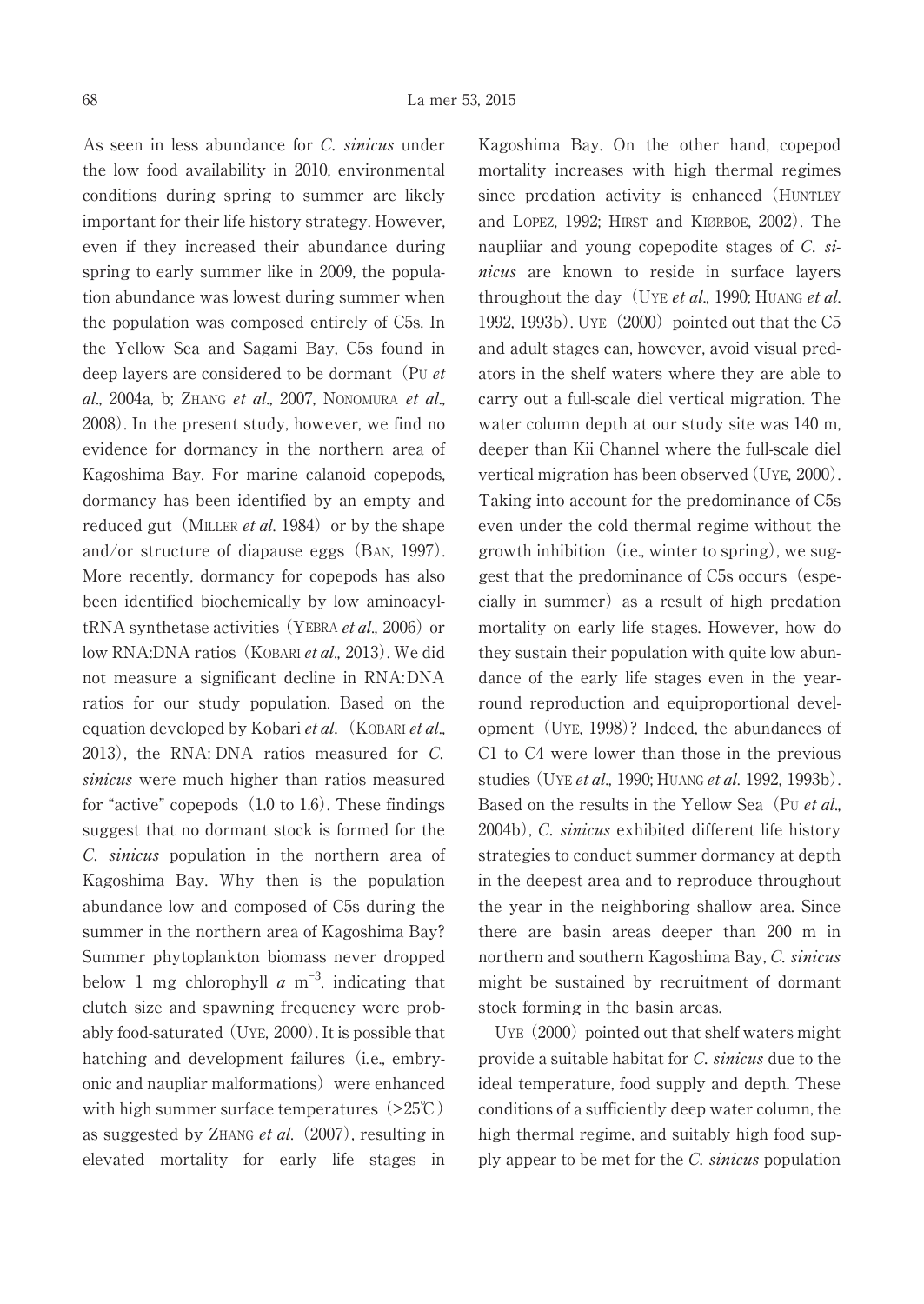in the northern area of Kagoshima Bay. The importance of both ambient temperature and food supply in copepod life cycles has been well studied (HUANG et al., 1993a; PU et al., 2004a, b; ZHANG et al., 2007). Our study also emphasizes that water column depth plays an important role in calanoid copepod life cycles because of the potential limits imposed vertical migrants. It has been hypothesized that coastal populations of C. sinicus are supplied by estuarine circulation transporting populations flourishing in shelf waters (UYE, 2000). However, such circulation was limited in the northern area of Kagoshima Bay due to the presence of a narrow channel (TAKAHASHI, 1977). We suggest that C. sinicus can complete their life cycle in the northern area of Kagoshima Bay where food availability and depth are suitable, even in the high thermal regime.

#### Acknowledgement

We thank Dr. Akash Sastri for English corrections and valuable comments on manuscript draft and crews of T/S "Nansei-Maru" for help with oceanic observations and plankton samplings. A part of the present study was supported by grants from the Japan Society for the Promotion of Science(21710012, 25340011), Ministry of Education, Cultures, Sports, Science and Technology Japan(SKED: The Study of Kuroshio Ecosystem Dynamics for Sustainable Fisheries) and Kagoshima University.

#### References

- BAN, S. (1997). Dormancy in Copepoda. Oceanogr. Japan, **7**, 21-30.
- BENTLE, L. A., S. DUTTA, J. METCOFF (1981). The sequential enzymatic determination of DNA and RNA. Anal. Biochem., **116**, 5–16.
- BRADFORD, M. M. (1976). Rapid and sensitive method

for the quantitation of microgram quantities of protein utilizing the principle of protein-dye binding. Anal. Biochem., **72**, 248–254.

- CALDARONE E. M., C. M. CLEMMENSEN, E. BERDALET, T. J. MILLER, A. FOLKVORD, G. J. HOLT, M. P. OLIVAR and I. M. SUTHERS (2006) Intercalibration of four spectrofluorometric protocols or measuring RNA/ DNA ratios in larval and juvenile fish. Limnol. Oceanogr. Methods, **4**, 153-163.
- HIRST A. G. and T. KIØRBOE (2002). Mortality of marine planktonic copepods: global rates and patterns. Mar. Ecol. Prog. Ser., **230**, 195-209.
- HUANG, C., S. UYE and T. ONBE (1993a). Geographic distribution, seasonal life cycle, biomass and production of a planktonic copepod Calanus sinicus in the Inland Sea of Japan and its neighboring Pacific Ocean. J. Plankton Res., **15**, 1229-1246.
- HUANG, C., S. UYE and T. ONBE (1992). Ontogenetic diel vertical migration of the planktonic copepod Calanus sinicus in the Inland Sea of Japan. II. Late fall and early spring. Mar. Biol., **123**: 391–400.
- HUANG, C., S. UYE and T. ONBE (1993b). Ontogenetic diel vertical migration of the planktonic copepod Calanus sinicus in the Inland Sea of Japan. II. Early summer and overall seasonal pattern. Mar. Biol., **117**: 289–299.
- HULSEMANN, K. (1994). Calanus sinicus Brodsky and C. jashnovi, nom. nov. (Copepoda: Calanoida) of the north-west Pacific Ocean: a comparison, with notes on the integumental pore pattern in Calanus s. str. Invertebrate Taxonomy, **8**, 1461-1482.
- HUNTLEY, M. E. and M. D. G. LOPEZ (1992). Temperature-dependent production of marine copepods: a global synthesis. Ame. Nat., **140**, 201-242.
- KOBARI, T., T. ICHIKAWA and A. HABANO (2002). Seasonal variations in phyto- and zooplankton biomass in Kagoshima Bay. Mem. Fac. Fish., Kagoshima Univ., **51**, 19-25.
- KOBARI, T., Y. KOBARI, T. ICHIKAWA, Y. KUGITA, T. YOSHIDA, T. FUJII, S. FURUHASHI, T. YAMAMOTO, A. HABANO and R. FUKUDA (2009). Seasonal dynamics of microbial plankton community in Kagoshima Bay. Aquabiol., **31**, 37-44.(in Japanese with English abstract)
- KOBARI, T., H. MORI and H. TOKUSHIGE (2013). Nucleic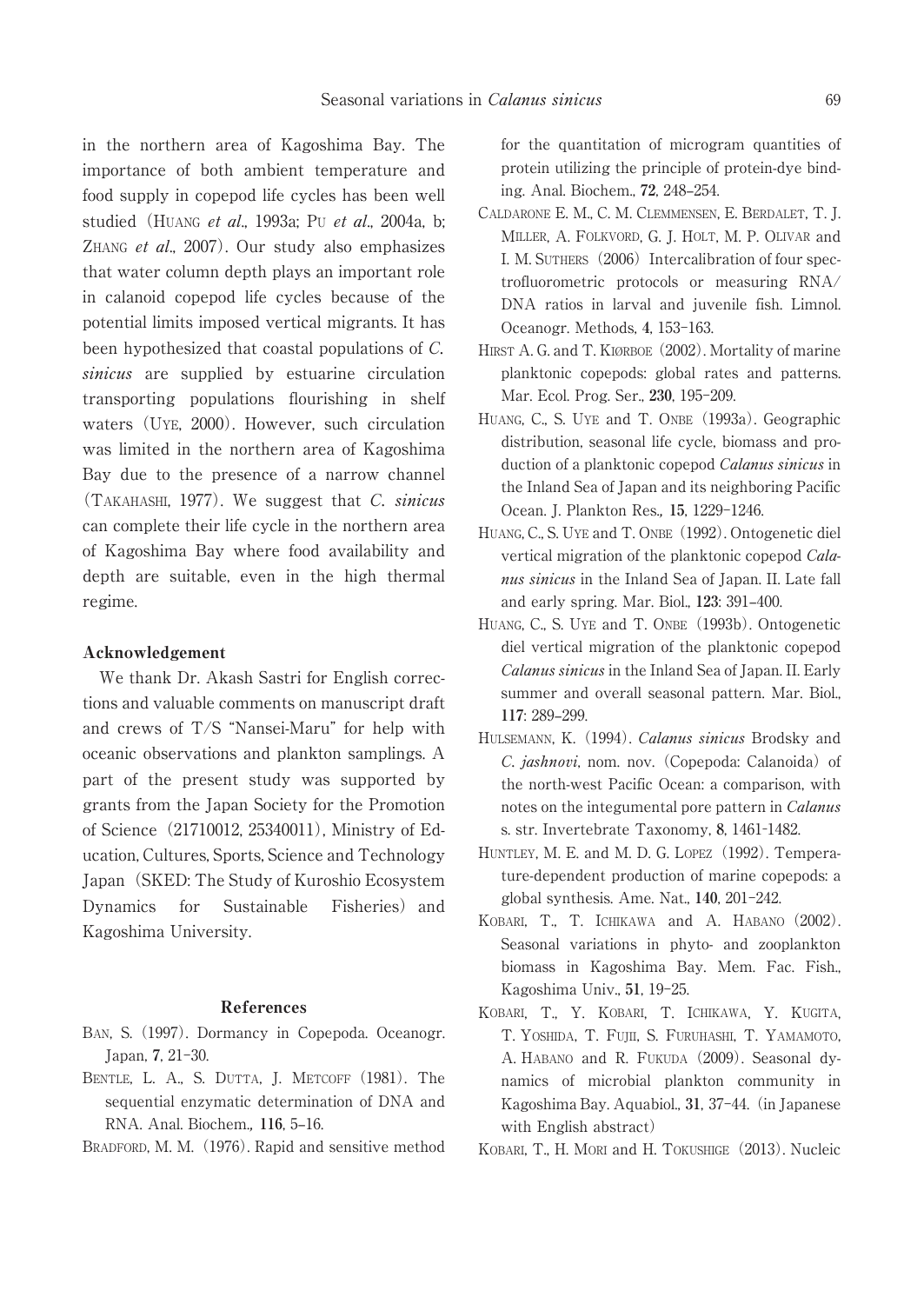acids and protein content in ontogenetically migrating copepods in the Oyashio region as influenced by development stage and depth distribution. J. Plankton Res., **35**, 97-104.

- KOBARI, T., A. SHINADA and A. TSUDA (2003). Functional roles of interzonal migrating mesozooplankton in the western subarctic Pacific. Prog. Oceanogr., **57**, 279-298.
- KOBARI, T., D. K. STEINBERG, A. UEDA, A. TSUDA, M. K. SILVER and M. KITAMURA (2008). Impacts of ontogenetically migrating copepods on downward carbon flux in the western subarctic Pacific Ocean. Deep-Sea Res. l, **55**, 1648-1660.
- LONGHURST, A. R. (1985). Relationship between diversity and the vertical structure of the upper ocean. Deep-Sea Res. **32**, 12A, 1535-1570.
- MILLER , C. B., B. W. FROST, H. P. BATCHLDER, M. J. CLEMONS and R. E. CONWAY (1984). Life histories of large, grazing copepods in a subarctic ocean gyre: Neocalanus plumchrus, Neocalanus cristatus, and Eucalanus bungii in the northeast Pacific. Prog. Oceanogr., **13**, 201-243.
- MOTODA, S.(1957). North Pacific standard plankton net. Inform. Bull. Planktology Japan, **4**, 13-15.
- NONOMURA, T., J. R. MACHIDA and S. NISHIDA (2008). Stage-V copepodites of Calanus sinicus and Cala $nus jashnovi$  (Copepoda: Calanoida) in mesopelagic zone of Sagami Bay as identified with genetic markers, with special reference to their vertical distribution. Prog. Oceanogr., **77**, 45-55.
- NOZAWA, K. and T. SAISYO (1980). Plankton in Kagoshima Bay. Kaiyo Kagaku Monthly, **12**,  $654-672$  (in Japanese).
- PU, X. M., S. SUN, B. YANG, P. JI, Y. S. ZHANG and F. ZHANG (2004a). The combined effects of temperature and food supply on Calanus sinicus in the southern Yellow Sea in summer. J. Plankton Res., **26**, 1049-1057.
- PU, X. M., S. SUN, B. YANG, Y. S. ZHANG and F. ZHANG (2004b). Life history strategies of Calanus sinicus in the southern Yellow Sea in summer. J. Plankton Res., **26**, 1059-1068.
- RAZOULS, C., F. BOVÉE, J. KOUWENBERG and N. DESREUMAUX (2005-2013). Diversity and geographic distribution of marine planktonic cope-

pods. Available at: http://copepodes.obs-banyuls. fr/en $(accessed on 14 September 2013)$ 

- SUZUKI, R. and T. ISHIMARU (1990). An improved method for the determination of phytoplankton chlorophyll using N, N-dimethylformamide. J. Oceanogr. Soc. Japan, **46**, 190–194.
- TAKAHASHI, A.(1977). Hydrography in Kagoshima Bay. Bull. Coast. Oceanogr., **14**, 19-24.
- TERAZAKI, M. and C. TOMATSU (1997). A vertical multiple opening and closing plankton sampler. J. Adv. Mar. Sci. Tech. Soc., **3**, 127–132.
- UYE, S., C. HUANG and T. ONBE (1990). Ontogenetic diel vertical migration of the planktonic copepod Calanus sinicus in the Inland Sea of Japan. Mar. Biol., **104**: 389–396.
- UYE, S.(1988). Temperature-dependent development and growth of *Calanus sinicus* (Copepoda: Calanoida) in the laboratory. Hydrobiol., 167/168, 285–293.
- UYE, S. (2000). Why does *Calanus sinicus* prosper in the shelf ecosystem of the Northwest Pacific Ocean? ICES J. Mar. Sci., **57**, 1850–1855.
- UYE, S., N. IWAMOTO, T. UEDA, H. TAMAKI and K. NAKAHIRA (1999). Geographical variations in the trophic structure of the plankton community along a eutrophic–mesotrophic–oligotrophic transect. Fish. Oceanogr., **8**, 227–237.
- UYE, S. and T. SHIMAZU (1997). Geographical and seasonal variations in abundance, biomass and estimated production rates of meso- and macrozooplankton in the Inland Sea of Japan. J. Oceanogr., **53**, 529–538.
- VERITY, P. G. and V. SMETACEK (1996). Organism life cycles, predation, and the structure of marine pelagic ecosystem. Mar. Ecol. Prog. Ser., **130**, 277-293.
- VIDAL, J.(1980a). Physioecology of zooplankton. I. Effects of phytoplankton concentration, temperature, and body size on the growth rate of Calanus pacificus and Pseudocalanus sp. Mar. Biol., **56**, 111-134.
- VIDAL, J.(1980b). Physioecology of zooplankton. II. Effects of phytoplankton concentration, temperature, and body size on the development and molting rates of Calanus pacificus and Pseudocalanus